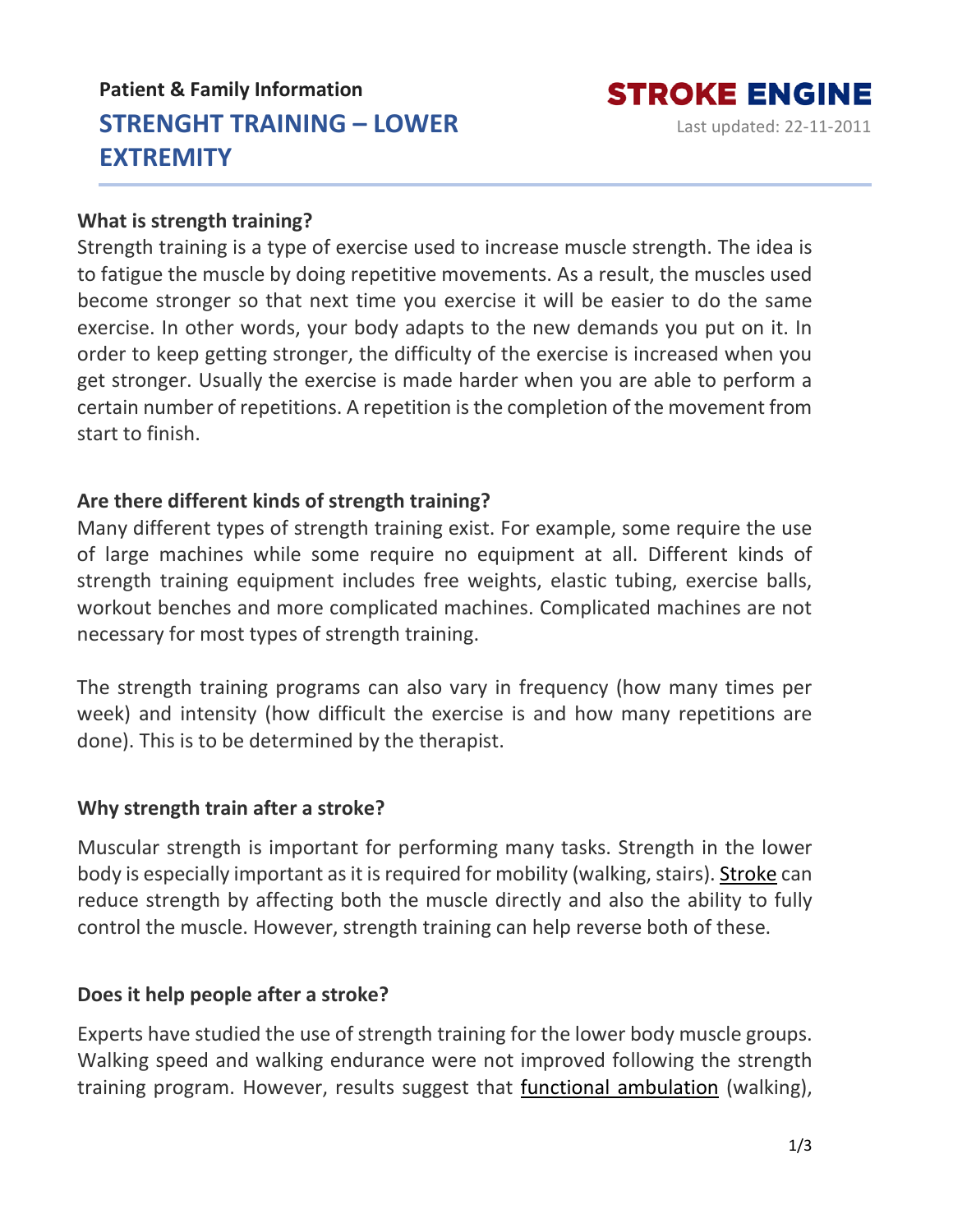# **Patient & Family Information STRENGHT TRAINING – LOWER EXTREMITY**

health status/ quality of life, [activities](https://www.strokengine.ca/en/glossary/activities/) of daily living and level of physical activity are improved by lower body strength training.

## **What can I expect?**

Most post[-stroke](https://www.strokengine.ca/en/glossary/stroke/) rehabilitation programs include strengthening exercises, especially if there is a loss of strength. However, most do not follow intense lowerbody strength training. In most cases the exercises will mimic everyday movements. This is because strengthening exercises have more benefit to everyday life when they are specific to what we want to improve. Examples of exercises include: sit-tostand from different chair heights, leg extensions and leg flexions using a machine, stepping forward, backward, and sideways onto blocks of various heights to strengthen the affected leg muscles. These can be done individually or in a circuit (one after another in a specific order).

Exercise programs vary in duration but usually do not exceed one hour in total length. The time of the program is usually increased slowly.

## **Side effects/risks?**

Exercise programs do have side effects and risks. However, careful [planning](https://www.strokengine.ca/en/glossary/planning/) can help limit these. The most common side-effect of exercise programs is muscle soreness. This is particularly common early on. Usually the soreness is worst the day following the exercises. However, as you get used to the exercises this will become reduced. So it is important to take it easy early on.

You may also experience fatigue the first few weeks of the exercise program. However, you will see a gain in energy after a few weeks.

## **Who provides the treatment?**

Strength training programs are usually designed by physical therapists. The [physical](https://www.strokengine.ca/en/glossary/physical-therapist/) [therapist](https://www.strokengine.ca/en/glossary/physical-therapist/) or physical [therapist](https://www.strokengine.ca/en/glossary/physical-therapist/) assistant will accompany you during the start of the